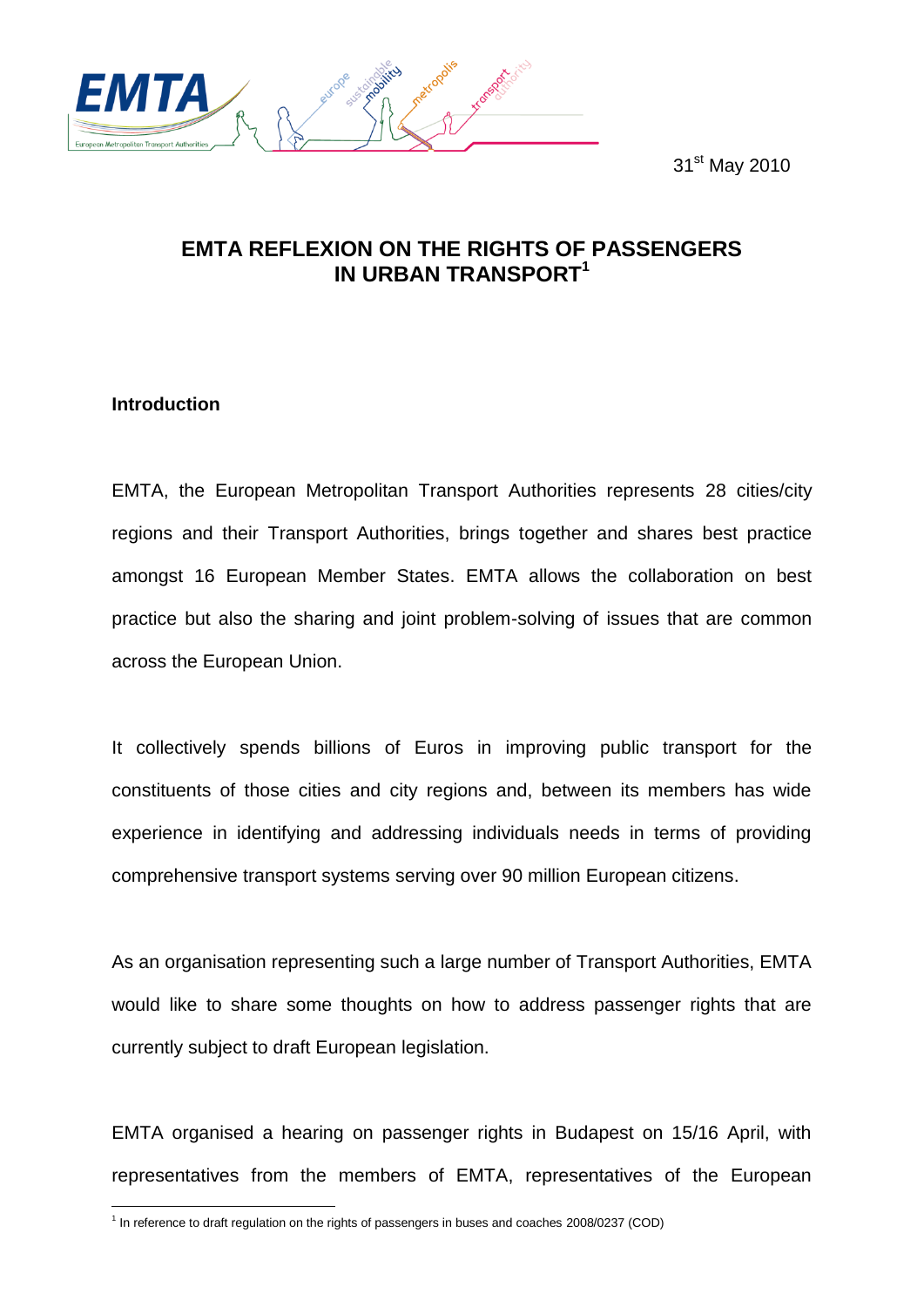employers and employees of public services (CEEP) and of European passengers (EFP). This hearing was held in order to gain a better understanding of the interests and opinions of important players in the public transport field with regard to the draft Regulation of Passenger Rights for Buses and Coaches 2008/0237(COD). This was an informative debate which enabled both the invited guests to state their positions, for Transport Authorities to identify how they currently address such issues and how, in the future, these things can be addressed by individual Transport Authorities, individual nation states and on a European-wide basis.

### **What is the role for Transport Authorities?**

It is clear that the Transport Authorities' key objective is to identify the needs of existing and future users of their transport systems and then use all of the tools available to it to deliver the right level of quality at the right price. It is clear from the constitution of Transport Authorities, which all include democratically elected politicians that all Transport Authorities base their policies on extensive market research, consultation with users and potential users and understanding the specific requirements of the people in their cities and their city regions. It is clear from work we've done with members of EMTA, and from the debate in Budapest, there is a vast amount of experience in identifying what passengers require and how it can be best delivered by Transport Authorities and operators, and how we can enshrine passenger rights within those agreements.

We can highlight extensive good practice in Amsterdam, Turin, Stuttgart region, Vienna, Paris-Ile de France and various quality partnerships in place in the UK to name but a few. These partnerships and contracts are specifically related to local

2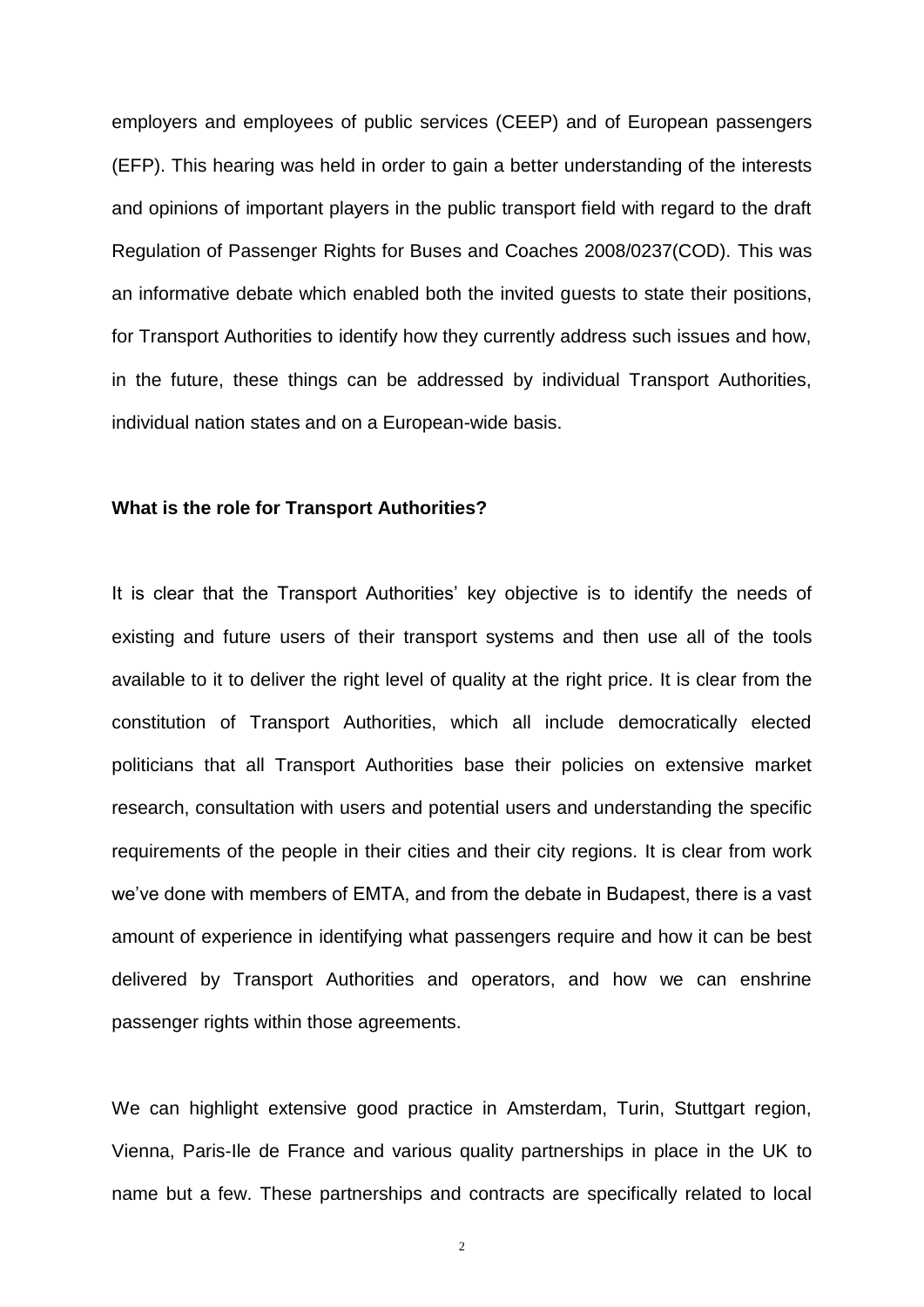circumstances and take into account all issues of quality identified by existing users and potential users. These customer expectations can be built into these partnerships/contracts in a way that provides incentives and disincentives for operators to achieve sustained improvements in quality. Passengers should be convinced that their rights are enhanced when translated into quality targets in negotiation between Transport Authorities and operators. The signal must be clear for quality should bring in turn more passengers thus revenues. This, however, has to be balanced against affordable funding available to Transport Authorities and, indeed, operators.

EMTA, and individual Authorities, can provide examples of where passenger rights, as well as expectations, are captured in existing contracts and have been used to maintain or improve quality.

There are, however, areas where it is not possible to enshrine these issues in contracts or partnerships as the number of services may require greater coordination outside of Metropolitan areas and the involvement of other local authorities. It is necessary, therefore, that there should be strong partnership working to contribute in a co-operative way with, for example, city planning authorities in allocating road space, road traffic administration and managing the rights of way etc and also the greater use of information to inform people, not only on their journey requirement by real time information, but also the way that customers are dealt with in times of service disruption. In large Metropolitan areas the geographical scope either includes or connects with different modes of public transport who, in turn, report to different Transport Authorities. This requires strong co-ordination across administrative boundaries but does not require a European-wide regulation.

3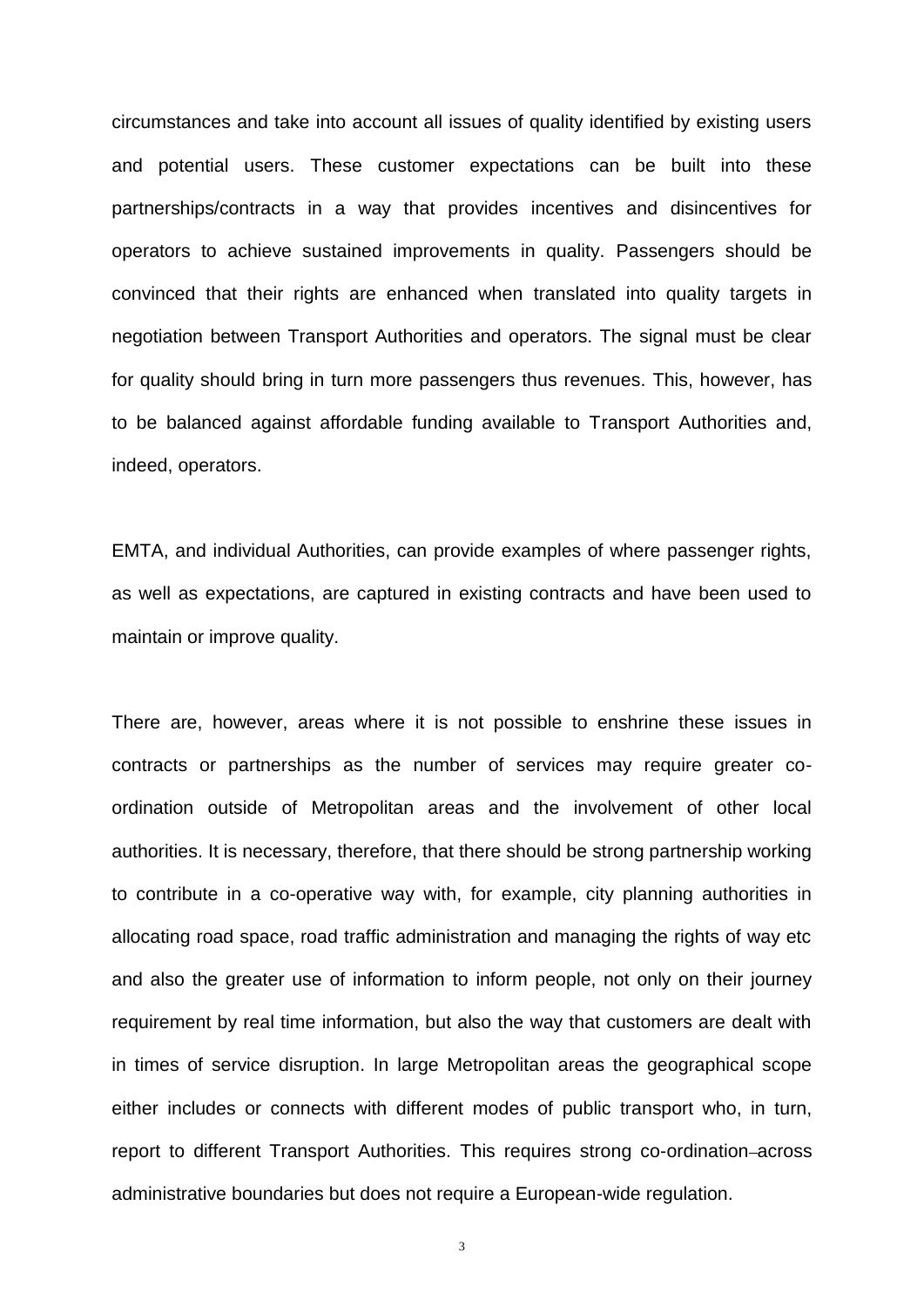EMTA can demonstrate where partnerships and contracts are in place and strong co-ordination between relevant authorities and operators deliver to customers' expectations.

### **Raising quality and funding**

It is clear that raising the quality of public transport offer should, in theory, raise the volume of people using the service and, therefore, the revenues that are generated. Transport Authorities always need to balance both improvements to customer service, customer expectations, the quality of service offer, together with the price that people are willing to pay. Therefore, it needs to be a specific judgement taken by Transport Authorities in the areas of quality and areas of passenger rights which are most required in their area to improve the overall quality of offer and also identify potential funding for these areas of quality. It cannot be the case that a blanket approach, improving one specific area of passenger quality, or protecting a specific passenger right, is the correct manner; it needs to be identified on a Metropolitan area basis.

#### **European nation states and Metropolitan authorities**

As highlighted above, strong contracts with clear plans for improving quality and incentives with the necessary funding associated is a key way to improve both the quality and the volume of people using public transport. However, from the discussions with EMTA members it is clear that specific requirements are best done on a localised basis as issues in one Metropolitan area will be different and have less value to customers in another area and, therefore, in most cases applying European-wide regulation to address some specific passenger rights doesn't appear